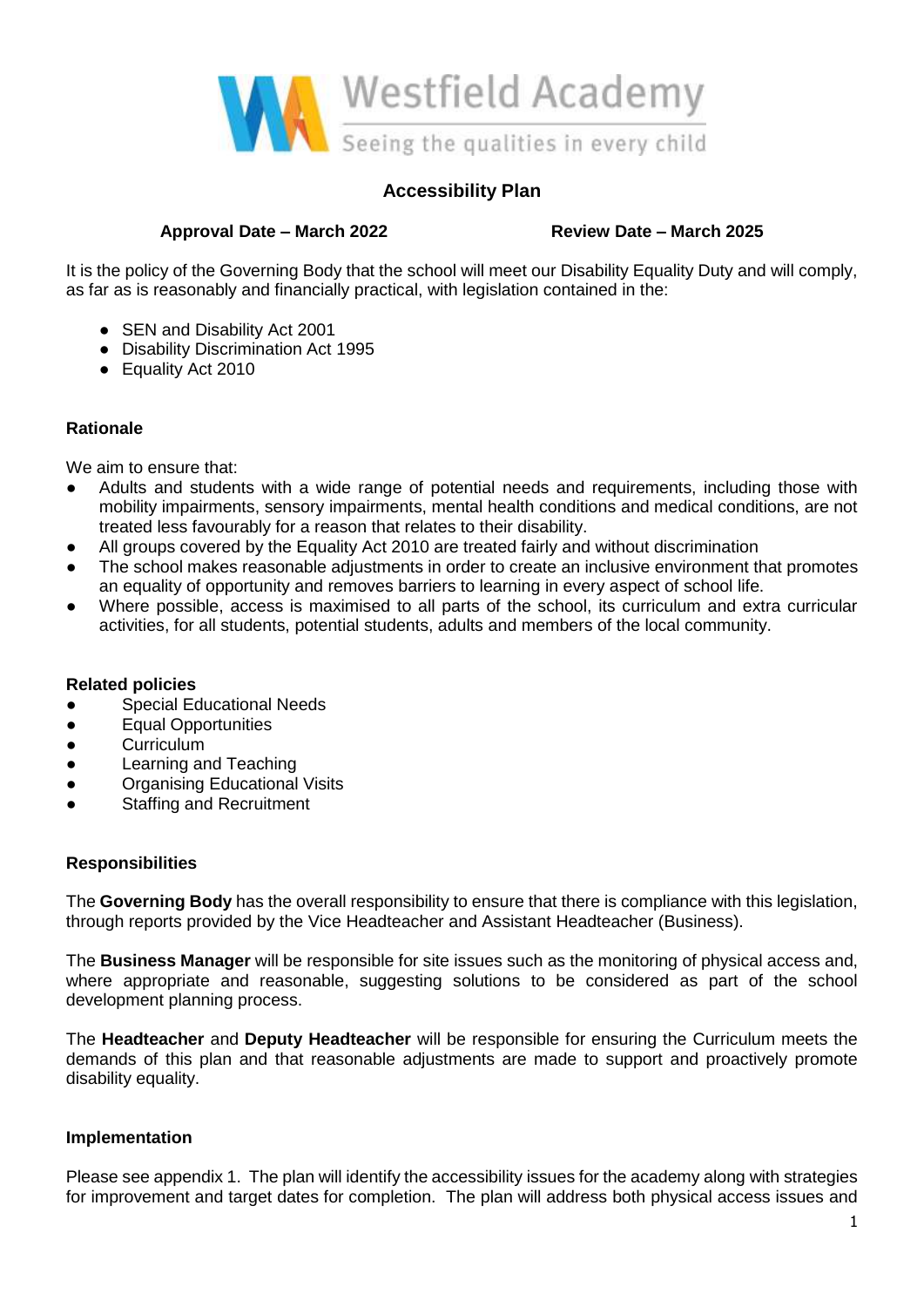access to the curriculum. All strategies will need to be implemented mindful of resources available, and making reasonable adjustments.

# **Monitoring and Evaluation**

The Governors' Business Committee will be responsible for the Accessibility plan. The Accessibility Plan will be discussed and monitored at both the Business Committee and the Learning and Teaching Committee.

### **Responsible**

Deputy Headteacher Assistant Headteacher (Business)